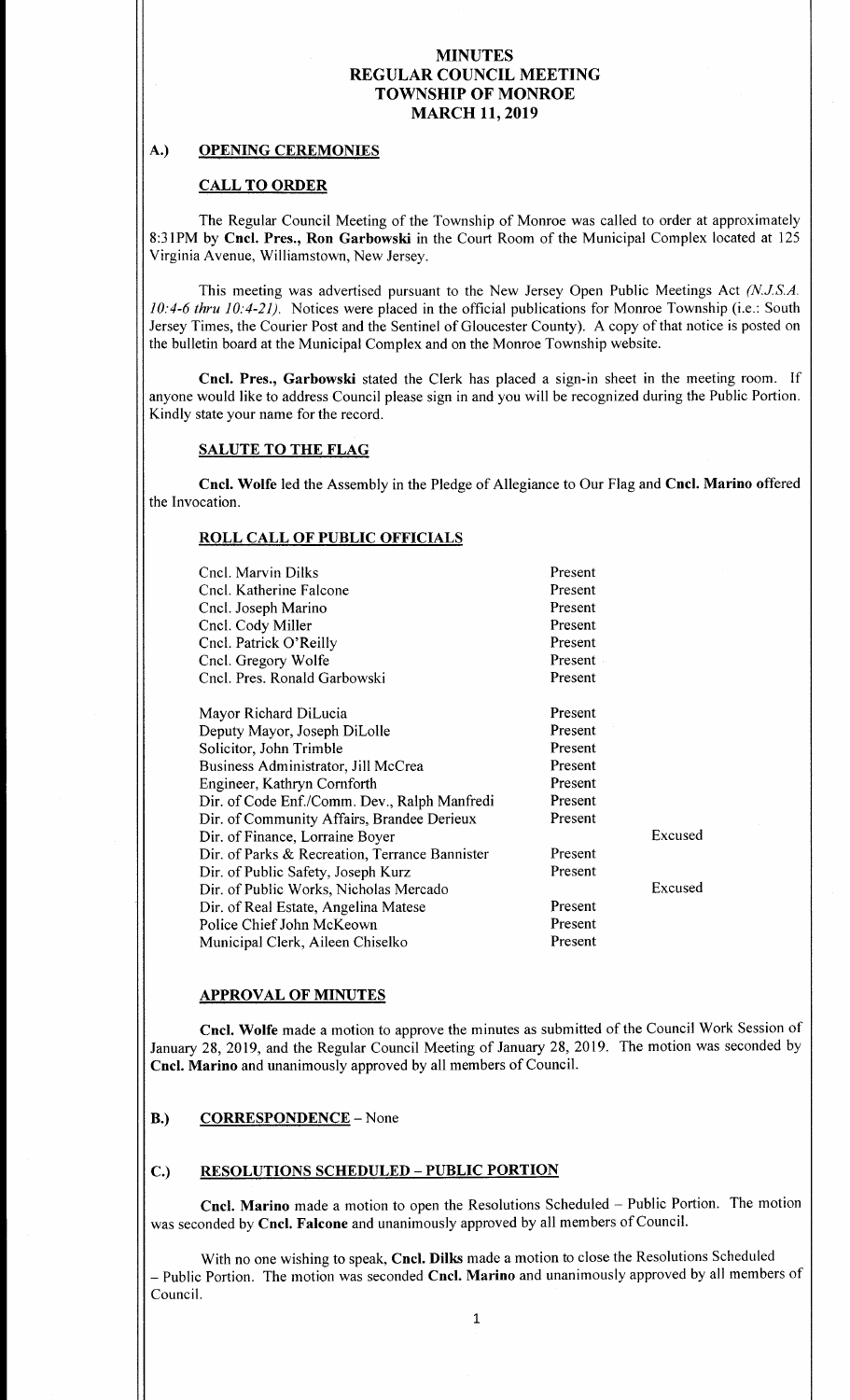# C.) RESOLUTIONS SCHEDULED - PUBLIC PORTION (cont'd)

R:84-2019 Resolution Authorizing The Mayor Of The Township Of Monroe To Enter Into A Contract With The Township Physician For The Year 2019 — Rowan University School Of Osteopathic Medicine-Department Of Family Medicine

Cncl. Pres. Garbowski made a motion to approve Resolution R:84-2019. The motion was seconded by Cncl. Falcone and unanimously approved by all members of Council.

R:85-2019 Resolution Of The Township Council Of The Township Of Monroe Establishing A Date And Time For A Public Auction For The Lease Of Monroe Township Owned Property Block 6402, Lot 2 (Kiryk Property) For Farming Purposes For The Years 2019 And 2020

Cncl. Marino made a motion to approve Resolution R:85-2019. The motion was seconded by Cncl. Pres. Garbowski and unanimously approved by all members of Council.

R:86-2019 Resolution Of The Township Of Monroe Authorizing The Sale Of A 2007 Dodge Charger To The Monroe Municipal Utilities Authority

Cncl. Pres. Garbowski made a motion to approve Resolution R:86-2019. The motion was seconded by Cncl. Falcone and unanimously approved by all members of Council.

R:87-2019 Resolution Of The Township Of Monroe Authorizing The Renewal Of The Purchase Of 64 And 96 Gallon-EVRII Universal/Nestable Roll Out Carts From Toter, LLC Under The National Intergovernmental Purchasing Alliance Program

Cncl. Marino made a motion to approve Resolution R:87-2019. The motion was seconded by Cncl. Pres. Garbowski and unanimously approved by all members of Council.

R:88-2019 Resolution Of The Township Council Of The Township Of Monroe, County Of Gloucester Accepting An Emergency Management Agency Assistance Program Grant

Cncl. Wolfe made a motion to approve Resolution R:88-2019. The motion was seconded by Cncl. Falcone and unanimously approved by all members of Council.

R: 89-2019 Resolution Of The Township Of Monroe Determining That The Properties Identified As Block 901, Lots 2 & 3 Be Designated As An Area In Need Of Non-Condemnation Redevelopment

Cncl. Pres. Garbowski made a motion to approve Resolution R:89-2019. The motion was seconded by Cncl. Marino and unanimously approved by all members of Council.

R:90-2019 Resolution Of The Township Of Monroe In Support Of Path To Progress Recommendations Made By New Jersey Economic And Fiscal Policy Workgroup

During the Work Session of March 11, 2019, Cncl. O'Reilly made a motion to table R:90-2019. The motion was seconded by Cncl. Marino and unanimously approved by all members of Council.

R:91-2019 Resolution Of The Township Council Of The Township Of Monroe Authorizing The Mayor To Execute An Agreement For Use Of Community Development Block Grant Funds Between Gloucester County, New Jersey And The Township Of Monroe In The Amount Of \$50,000. <sup>00</sup> For Pedestrian Safety Improvements At Main Street From Clayton Sicklerville Road To South Black Horse Pike Within The Township Of Monroe

Cncl. Wolfe made a motion to approve Resolution R:91-2019. The motion was seconded by Cncl. Pres. Garbowski and unanimously approved by all members of Council.

R:92-2019 Resolution Of The Township Council Of The Township Of Monroe To Establish The Robert A. Hennessy Citizenship Award

Cncl. Marino made <sup>a</sup> motion to approve Resolution R:92-2019. The motion was seconded by Cncl. Wolfe and unanimously approved by all members of Council.

R:93-2019 Resolution Adjusting Township Of Monroe Tax Records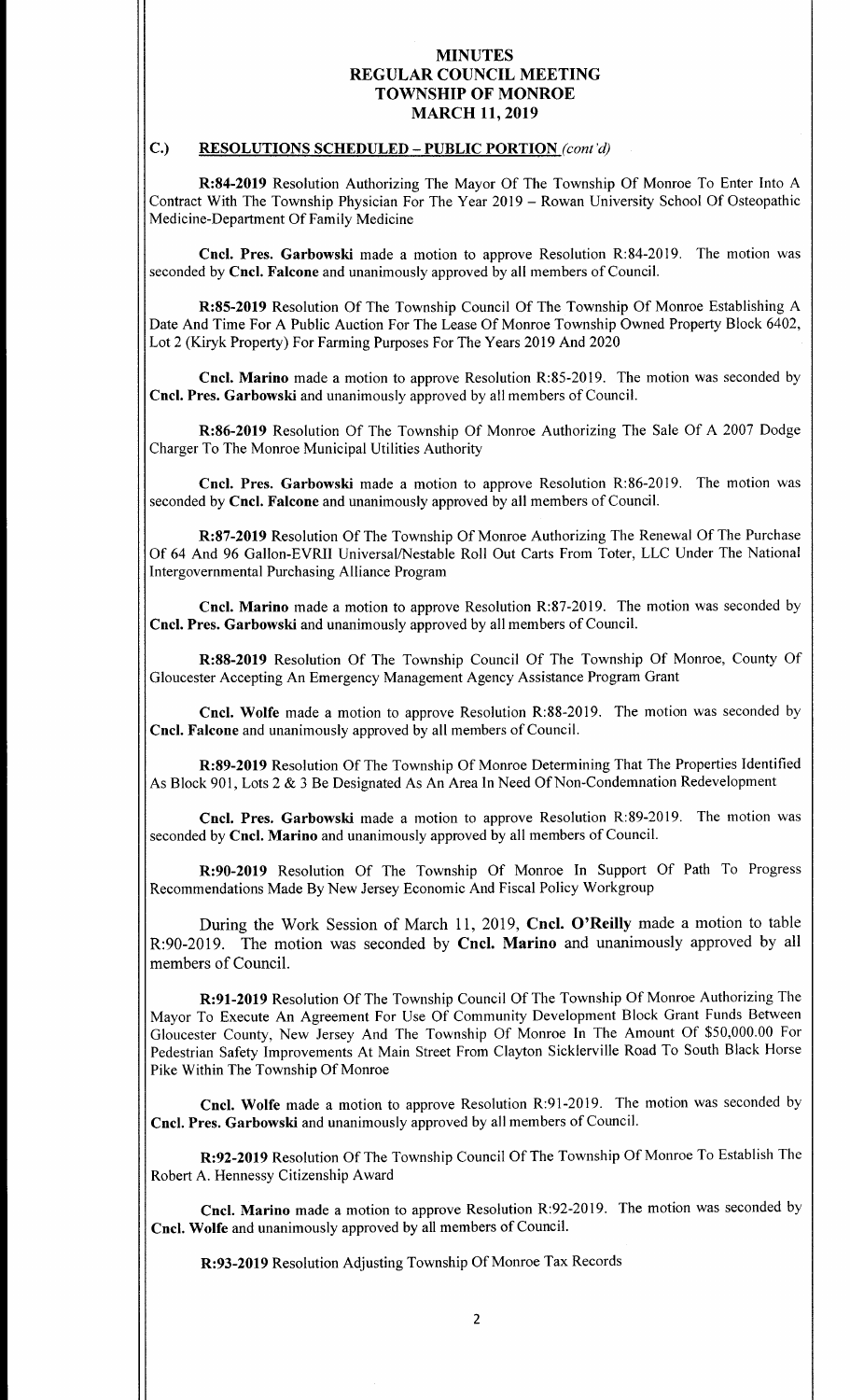# C.) RESOLUTIONS SCHEDULED - PUBLIC PORTION (cont'd)

Cncl. Marino made a motion to approve Resolution R:93-2019. The motion was seconded by Cncl. Dilks and unanimously approved by all members of Council.

R:94-2019 Resolution Approving The Bill List And Paid List For The Council Meeting Of March 11, 2019

Cncl, Marino made <sup>a</sup> motion to approve Resolution R:94-2019. The motion was seconded by Cncl. Falcone and unanimously approved by all members of Council.

R:95- 2019 Resolution Of The Township Council Of The Township Of Monroe Authorizing The Mayor To Execute A Memorandum Of Agreement Between The Township Of Monroe And Chief Of Police, John McKeown

Cncl. Wolfe made a motion to approve Resolution R:95-2019. The motion was seconded by Cncl. Falcone and unanimously approved by all members of Council.

R: 96-2019 Resolution Of The Township Council Of The Township Of Monroe Authorizing The Mayor To Execute A Memorandum Of Agreement Between The Township Of Monroe And Deputy Chief Of Police, Stephen Farrell

Cncl. Wolfe made a motion to approve Resolution R:96-2019. The motion was seconded by Cncl. Pres. Garbowski and unanimously approved by all members of Council.

R: 97-2019 Resolution Of The Township Council Of The Township Of Monroe Authorizing The Mayor To Execute An Agreement Among The Township Of Monroe And Monroe Police Captains Fraternal Order Of Police Lodge <sup>125</sup> And Affiliate Of Fraternal Order Of Police — New Jersey Labor Council

Cncl. Wolfe made <sup>a</sup> motion to approve Resolution R:97-2019. The motion was seconded by Cncl. Marino and unanimously approved by all members of Council.

R:98-2019 Resolution Appointing An Alternate Member To The Monroe Township Board Of Health (Unexpired Term December 31, 2020)

Cncl. Pres. Garbowski made a motion to open nominations. The motion was seconded by Cncl. Marino and unanimously approved by all members of Council.

Cncl. Dilks nominated Sherrie Kennedy as an Alternate Member to The Monroe Township Board of Health. The nomination was seconded by Cncl. Marino. No other nominations were made.

Cncl. Pres. Garbowski made a motion to close nominations. The motion was seconded by Cncl. Dilks and unanimously approved by all members of Council.

## ROLL CALL VOTE TO APPROVE - R:98-2019 NOMINATION OF SHERRIE KENNEDY AS AN ALTERNATE MEMBER TO THE MONROE TOWNSHIP BOARD OF HEALTH—ALL AYES

Tally: <sup>7</sup> Ayes, <sup>0</sup> Nays, <sup>0</sup> Abstain, 0 Absent. Sherrie Kennedy was duly approved as an Alternate Member to the Monroe Township Board of Health.

### D.) ORDINANCES

Cncl. Pres. Garbowski turned this portion of the meeting over to Ordinance Committee Chairman, Cncl. Marino.

0:09- <sup>2019</sup> An Ordinance Of The Township Council Of The Township Of Monroe To Amend Chapter 162 Of The Code Of The Township Of Monroe, Entitled "Housing Standards" (First Reading & Publication)

First Reading: A copy of this Ordinance was posted on the bulletin board at the Municipal Complex. Additional copies were made available to the public.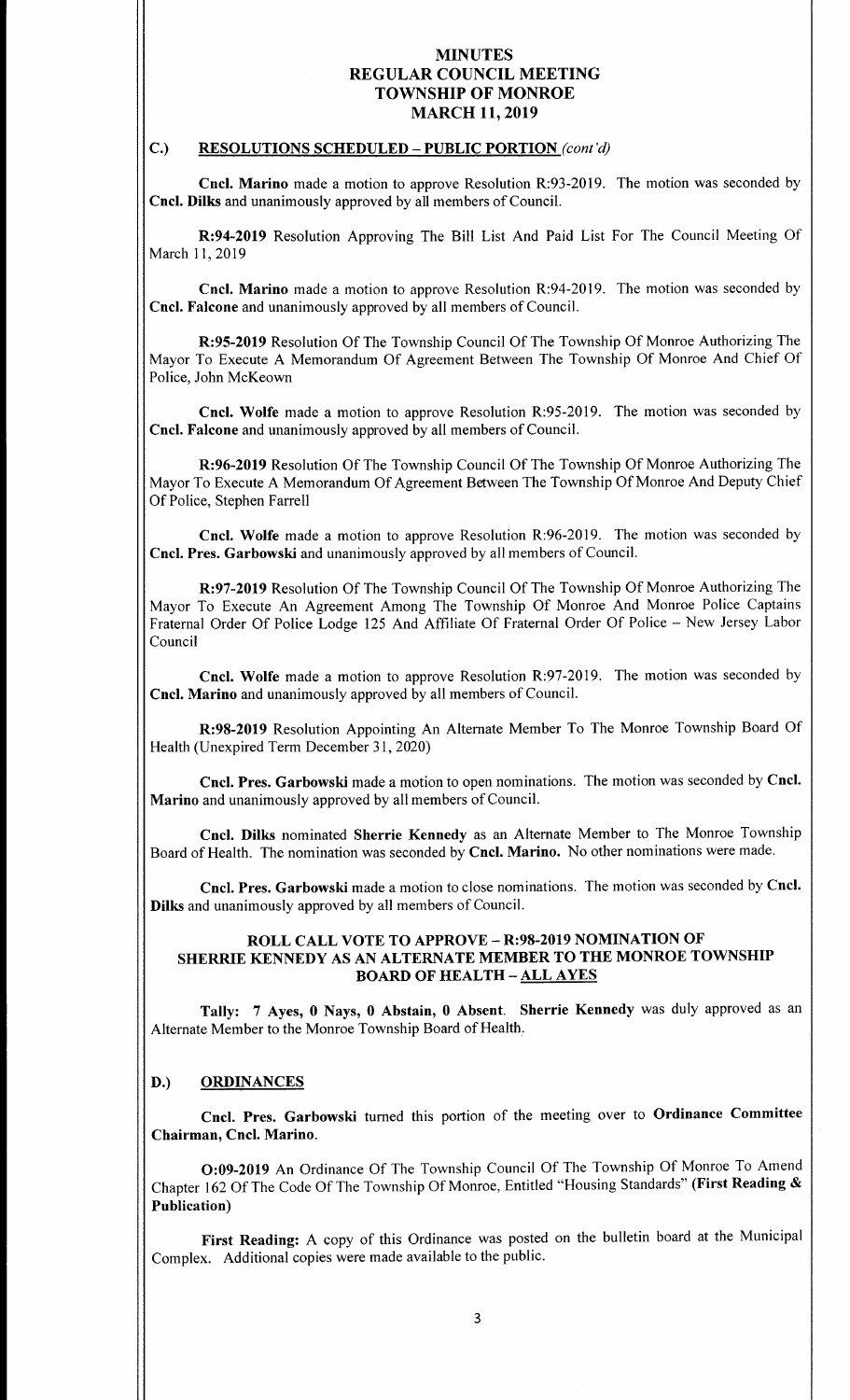#### D.) ORDINANCES (cont'd)

Cncl. Miller made a motion to approve Ordinance O:09-2019 for First Reading and Publication. The motion was seconded by Cncl. Falcone and unanimously approved by all members of Council.

0:10- <sup>2019</sup> An Ordinance Of The Township Council Of The Township Of Monroe To Amend Chapter 169 Of The Code Of The Township Of Monroe, Entitled "Junkyards" (First Reading & Publication)

First Reading: A copy of this Ordinance was posted on the bulletin board at the Municipal Complex. Additional copies were made available to the public.

Cncl. Wolfe made a motion to approve Ordinance O:10-2019 for First Reading and Publication. The motion was seconded by Cncl. Dilks and unanimously approved by all members of Council.

O:11-2019 An Ordinance Of The Township Council Of The Township Of Monroe To Amend Chapter 262 Of The Code Of The Township Of Monroe, Entitled "Towing" (First Reading & Publication)

First Reading: A copy of this Ordinance was posted on the bulletin board at the Municipal Complex. Additional copies were made available to the public.

Cncl. Wolfe made a motion to approve Ordinance O:11-2019 for First Reading and Publication. The motion was seconded by Cncl. O'Reilly and unanimously approved by all members of Council.

# E.) REPORTS AND OTHER MATTERS

Cncl. Wolfe welcomed home Specialist Bret Winklespecht, a hometown hero, who has been away in Iraq for the past three years serving in the United States Army. He thanked the Police Department for attending and the Fire Department for draping the American Flag over Main Street for his arrival home. Cncl. Wolfe, Cncl. Falcone, Cncl. O' Reilly, Director of Public Safety Joe Kurz along with Jeff Simpler from the School Board were in attendance for the welcome home celebration. He said, about thirty members of the Williamstown High School ROTC members also attended and it was very impressive to see more community involvement. Cncl. Wolfe advised, the annual Easter Egg Hunt will take place on Saturday, April 13, 2019 at 12pm at Owens Park, with <sup>a</sup> rain date of Sunday, April 14, 2019 at 12pm.

Mayor DiLucia reported that there was <sup>a</sup> major problem at the Pfeiffer Community Center involving <sup>a</sup> drain problem with one of the pipes. He thought it was going to be <sup>a</sup> huge cost to the Township, however, the MUA and Dir. of Public Works, Nicholas Mercado went in last week, identified the problem and were able to fix it. The Mayor said, we are really starting to benefit from shared services, this is where entities are able to get together and do things for one another. He previously spoke about the possibility of getting the School, the MUA and the Township together because we are all entities in this town, all run by tax dollars, and it behooves all of us to work together. Mayor DiLucia mentioned that Cncl. O' Reilly has taken the point on the solar initiative, where we are trying to cut down on the cost of electricity. They met this week with two groups whose functions are to evaluate all of the energy used in this town and provide an audit with recommendations. The Assistant Superintendent along with <sup>a</sup> member of the school, a MUA representative and members of Council attended the meeting and it has been agreed upon between the three entities to move forward. The utility company will begin an audit at no cost and once the audit is completed, the three entities can choose the recommendations to complete, in order to save energy. Mayor DilLucia believes that the good thing about the program is whatever money is spent on the recommendations from the audit, the company guarantees a savings. He said, it is a guaranteed savings, when you pay the costs to upgrade the infrastructure that money comes from the savings, and it will not cost the taxpayers any money. He also said, whatever money is remaining after the upgrades are completed, can be placed back into the general fund or can be used to fix up the buildings. The Mayor noted that we are in the early stages of the audit and it will take approximately three to four months to receive the completed audit and then meet with the company to review the audit and receive guidance. Mayor DiLucia stated, the company told them that it is very unusual to see a municipality, school board and MUA working together and said from a cost savings standpoint, it is very beneficial for all entities involved.

Deputy Mayor DiLolle reported that he attended the School Board Meeting on Thursday, February 28, 2019, where the Williamstown Football team was honored. He said, they had a great season, falling <sup>a</sup> little short but Coach Fucetola has done <sup>a</sup> fantastic job as Coach. Mr. DiLolle attended the ribbon cutting ceremony at Kinetic Climbing on March 2, 2019; they are very nice people and he